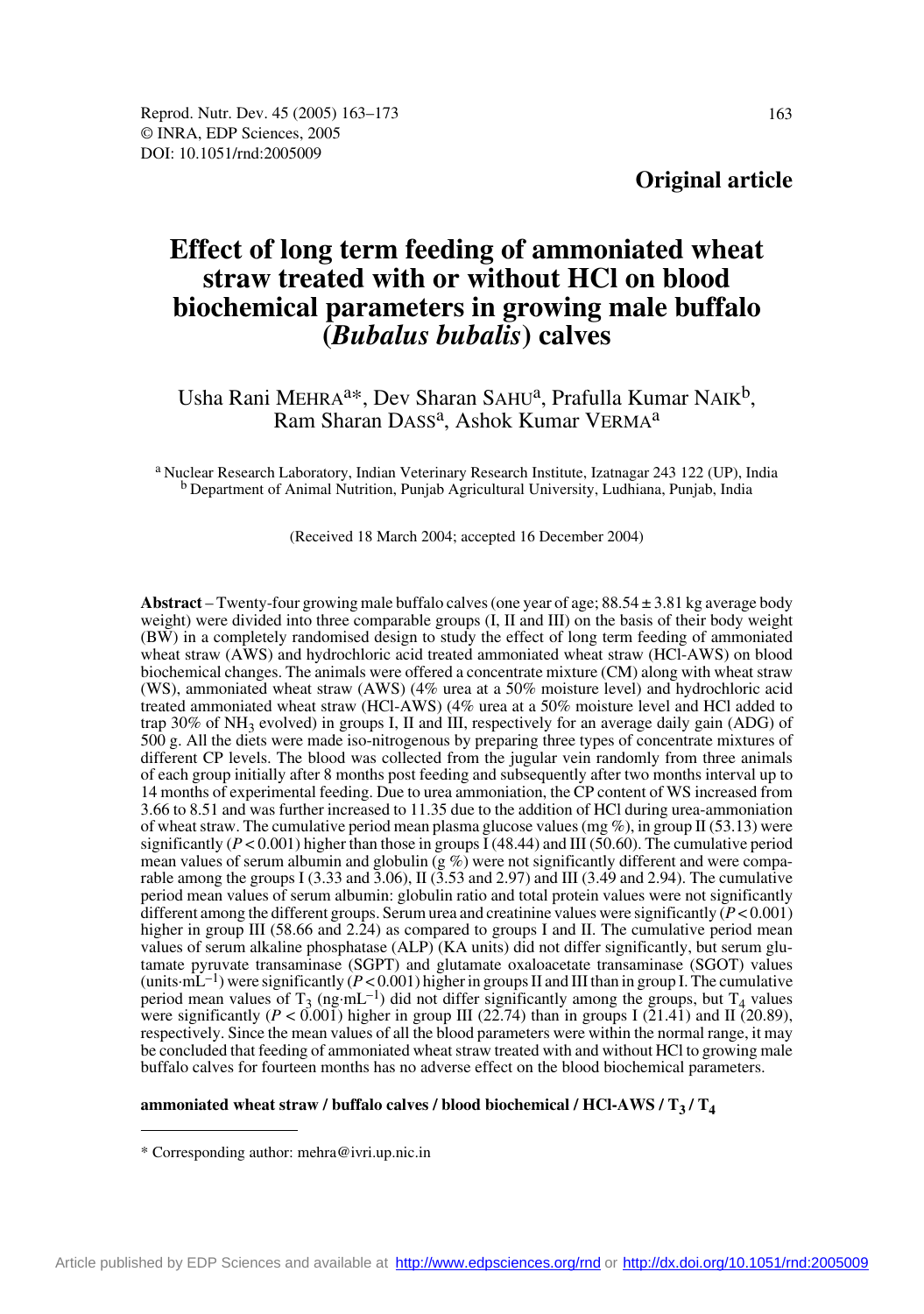#### **1. INTRODUCTION**

Livestock feeding in India and other developing countries depends mainly upon the poor quality crop residues. However, because of an excessive lignification, lower digestibility and poor palatability, animal performance is restricted [1]. Various chemicals have been tried by earlier workers [2– 5] to break the lignocellulosic complex in order to improve the nutritive value of these crop residues. Fertiliser grade urea-ammoniation of crop residues has been found to be cheap and feasible method for nutritional improvement of poor quality roughages [6]. During urea ammoniation about 60–66% of the free ammonia released from urea goes to the atmosphere, leading to nutritional loss and environmental pollution [7–9]. In order to minimise the loss of ammonia during urea ammoniation, various organic and inorganic acids have been employed to trap the excess ammonia with different degrees of success [10–12]. Acid treated or untreated ammoniated straws have been fed successfully to cattle and buffaloes but there is very little information on the effect of long term feeding of ammoniated wheat straw on the health status of the animals. Therefore, the present experiment was conducted to study the effect of long term feeding of ammoniated wheat straw (AWS) treated with (HCl-AWS) or without HCl on the blood biochemical profile in growing male buffalo (*Bubalus bubalis)* calves, since the blood biochemical profile reflects the health status of the animals.

#### **2. MATERIALS AND METHODS**

### **2.1. Ammoniation of wheat straw with and without hydrochloric acid**

Ammoniated wheat straw without HCl (AWS) and ammoniated wheat straw treated with HCl (HCl-AWS) were prepared separately. For ammoniation without HCl, wheat straw was treated with 4% fertiliser grade urea at a 50% moisture level. However, for ammoniation with HCl, wheat straw was treated simultaneously with 4% fertiliser grade urea and 3.5 L HCl (specific gravity 1.18 and purity 35%) to trap 30% of the free ammonia evolved during urea ammoniation. In both cases, treated wheat straw was covered with a polythene sheet and kept air tight at room temperature for 21 days as described earlier [13].

#### **2.2. Management and feeding of the animals**

The study was conducted on twenty-four growing male buffalo (*Bubalus bubalis*) calves (one year of age;  $88.54 \pm 3.87$  kg average body weight), divided randomly into three groups (I, II and III) on the basis of their live body weight (BW). All the animals were kept in well ventilated sheds with individual feeding and watering arrangements and were offered concentrate mixtures  $(CM_1, CM_2 \text{ and } CM_3)$  along with wheat straw, ammoniated wheat straw and HCl treated ammoniated wheat straw in groups I, II and III, respectively in order to meet their nutrient requirement for a daily gain of 500 g·d<sup>-1</sup> for a period of fourteen months as per Kearl [14]. To adjust the increased nitrogen intake through AWS and HCl-AWS and to make the diets isonitrogenous, three different types of concentrate mixtures (CM) namely  $CM_1$ ,  $CM_2$ and  $CM<sub>3</sub>$  (Tab. I) were prepared. The CP content of  $CM_1$ ,  $CM_2$  and  $CM_3$  were 22.41, 18.14 and 14.16 percent, respectively. Vitablend was added at 25 g·100 kg<sup>-1</sup> concentrate mixture to provide vitamins A and  $D_3$ requirements. All the diets were iso-nitrogenous and the concentrate had a roughage ratio of 50:50. The roughage part was offered ad libitum to the experimental animals only after complete consumption of the respective concentrate mixture. Clean and fresh drinking water was provided ad libido to all the experimental animals twice daily at about 1000 and 1530 h.

## **2.3. Collection and processing of blood samples**

Blood samples were collected randomly from three animals of each group at 0 d and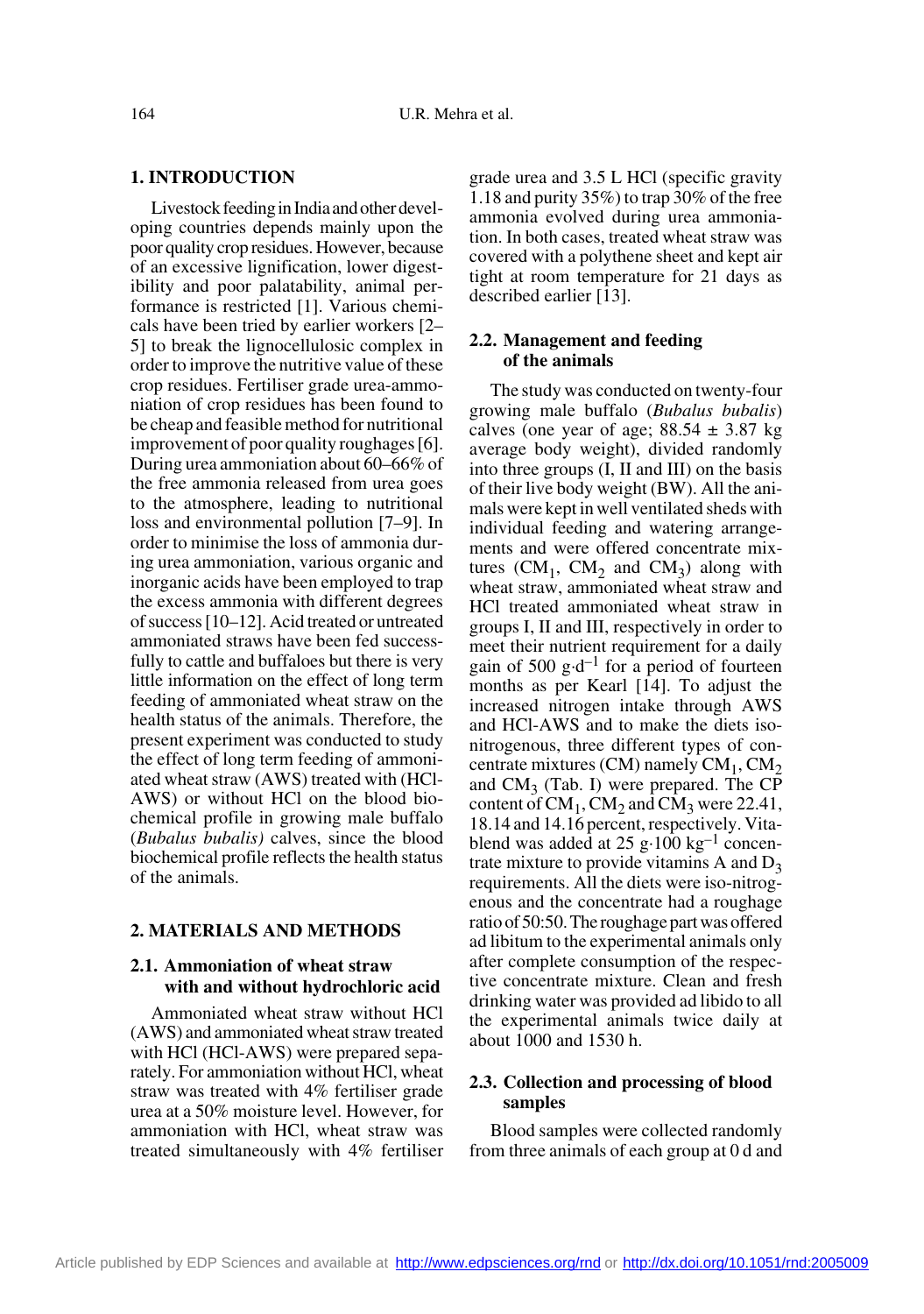| Ingredients     |        | Parts by weight |                             |
|-----------------|--------|-----------------|-----------------------------|
|                 | $CM_1$ | CM <sub>2</sub> | CM <sub>3</sub>             |
| Maize           | 58     | 62              | 66                          |
| Soybean meal    | 39     | 28              | 19                          |
| Wheat bran      |        | 7               | 12                          |
| Mineral mixture | 2      | 2               | $\mathcal{D}_{\mathcal{L}}$ |
| Common salt     | 1      |                 |                             |
| Total           | 100    | 100             |                             |

**Table I.** Physical composition of concentrate mixtures fed to animals of different groups\*.

\* Vitablend was added at 25 g·100 kg–1 concentrate mixture as a source of Vitamin A and  $D_3$ , 50 000 and 5 000 I.U.·g<sup>-1</sup>, respectively.

subsequently at 2 months interval. Before feeding and watering, 10 mL blood was collected from the jugular vein for harvesting of serum and plasma, which was split into two samples. From the 10 mL sample, 6 mL was placed in a clean dry test tube and kept for an hour before it was centrifuged at 3000 rpm for 10 min for serum separation. The remaining 4 mL blood was pipetted into another clean and dry test tube containing an anticoagulant (mixtures of EDTA and Na<sub>2</sub>F; 1 mg·mL<sup>-1</sup> blood) and was shaken gently for proper mixing of whole blood with the anticoagulant and then centrifuged at 3000 rpm for 10 min. The respective serum and plasma samples, collected in plastic vials were preserved in a deep freezer  $(-20 \degree C)$  until the completion of biochemical analyses.

#### **2.4. Analytical techniques**

The WS, AWS, and HCl-AWS samples were analysed for organic matter, crude protein and ether extractives [15], neutral detergent fibre, acid detergent fibre, cellulose and hemi-cellulose [16]. Plasma glucose was determined by the glucose oxidase (GOD) and peroxidase (POD) method [17]. Serum total protein and albumin were also estimated [18]. Serum globulin was calculated by subtracting serum albumin from total serum protein. The serum A:G ratio was

Table II. Chemical composition (% DM basis) of untreated, ammoniated and HCl-treated ammoniated wheat straw.

| <b>Attributes</b>       |       | Roughage |             |
|-------------------------|-------|----------|-------------|
|                         | WS    |          | AWS HCI-AWS |
| Organic matter          | 91.66 | 90.89    | 90.52       |
| Crude protein           | 3.66  | 8.51     | 11.35       |
| Ether extract           | 1.54  | 1.06     | 0.71        |
| Neutral detergent fibre | 86.68 | 85.32    | 83.45       |
| Acid detergent fibre    | 55.62 | 63.85    | 61.66       |
| Cellulose               | 44.10 | 49.81    | 48.65       |
| Hemicellulose           | 31.06 | 21.47    | 21.79       |

calculated by dividing serum albumin by serum globulin. Serum urea was determined by the diacetyl monoxime method [19]. The alkaline picrate method [20] was used to estimate serum creatinine concentration. Serum alkaline phosphatase activity was estimated as per the method of Kind and King [21]. Serum glutamate pyruvate transaminase (SGPT) and glutamate oxaloacetate transaminase (SGOT) were determined by the method suggested by Reitman and Frankel [22]. A radio immuno assay technique was used for the estimation of  $T_3$ and  $T_4$  in blood serum [23].

#### **2.5. Statistical analysis**

The data generated in this experiment were statistically analysed using repeated measures analysis for determining period effects and the interaction of period with group following a linear model as described by Snedecor and Cochran [24] and the treatment means were compared for significance [25].

#### **3. RESULTS AND DISCUSSION**

The physical composition of concentrate mixtures and chemical composition of roughages are presented in Tables I and II, respectively. Urea ammoniation without HCl increased the CP content of wheat straw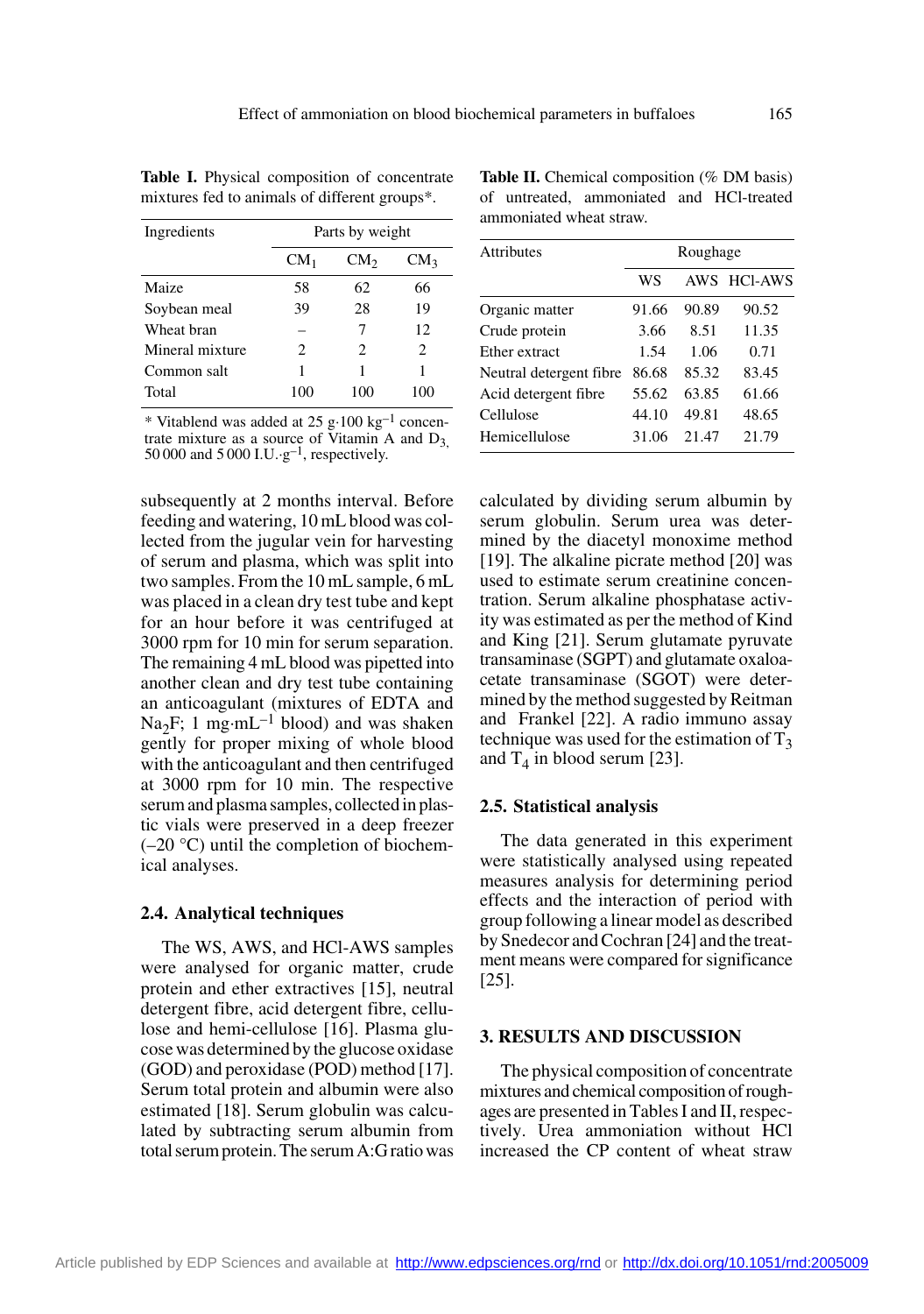from 3.66 to 8.51% (42% of the total added urea nitrogen), which may be due to the binding of ammonia released from urea hydrolysis inside the intermolecular spaces of wheat straw [13]. However, urea-ammoniation with HCl further increased the CP content of wheat straw to 11.35% (25% of the total added urea nitrogen) as shown by chemical analysis of the straws given in Table II. This might be due to the trapping of the excess free ammonia by forming ammonium chloride [5, 12]. It was evident from Table II that there were some changes in the fibre fractions of the wheat straw due to urea ammoniation with and without HCl, which was also in agreement with the reports published earlier [5, 12].

The effect of feeding of ammoniated straw/ HCl ammoniated straw on blood biochemical constituents is presented in Table III The results revealed a lowering trend in the values of plasma glucose with an increase of age. These observations reflect higher plasma glucose concentrations in young calves, which tends to decrease physiologically to reach normal values. Similarly, earlier workers observed a decreasing trend with an increase of age in buffalo calves [26, 27] and crossbred calves [28, 29]. The cumulative period mean plasma glucose (mg  $%$ ) value in group II (53.13) was significantly ( $P < 0.001$ ) higher than groups I (48.44) and III (50.60). However, the cumulative period mean plasma glucose values in groups I and III indicate that there was no impact of the addition of HCl during urea-ammoniation of wheat straw.

The serum protein level indicates the balance between anabolism and catabolism of protein in the body. The plasma protein concentration at any given time in turn is a function of hormonal balance, nutritional status, water balance and other factors affecting health. Total protein concentration in healthy animals normally varies between 6.0 and 7.9 g % and is altered during any liver and kidney diseases [30]. The cumulative period mean values of serum total protein (g %) and globulin (g %) in groups I (6.38 and 3.06), II (6.52 and 2.97) and III (6.43 and 2.94) were comparable and were not significantly different among the groups. The observations of earlier workers [31, 32] in cattle and buffalo calves respectively fed on ammoniated wheat straw, were similar. Serum albumin is synthesised by the liver, is catabolised by a wide variety of tissues and is an abundant plasma protein. Serum albumin supplies readily available pool of amino acids to meet tissue needs depending upon the nutritional status. Its synthesis is diminished during fasting, malnutrition, hormonal imbalances and poor condition of the liver and the serum globulins, mainly the  $\alpha$ and β globulins are increased in acute inflammatory conditions such as acute hepatitis and glomerulonephritis and the  $\gamma$  globulins are mainly related with the immuno-status of the animal [33]. There was no effect of the period of feeding of ammoniated straw on the serum albumin level. The statistically similar, cumulative period mean serum albumin levels  $(g \%)$ , and serum A:G ratio values in groups I  $(3.33 \text{ and } 1.14)$ , II  $(3.53 \text{)}$ and 1.24) and III (3.49 and 1.24) were well with in the normal range indicating no effect of long term feeding of AWS and HCl-AWS on the cyto-toxic property of lymphoid organs of the buffalo calves. The mean values of the serum A:G ratio observed were similar to the earlier observations in buffalo calves fed on urea for a prolonged period [34].

The serum urea concentration is closely associated with the break down and deamination of the protein in the rumen and the rate of utilisation of  $NH<sub>3</sub>$  for bacterial protein synthesis. An increase in the serum urea level may reflect an accelerated rate of protein catabolism rather than a decrease in urinary excretion [30]. The serum urea level also increases in renal tubular necrosis and decreases in hepatic insufficiency and low protein intake [35]. There was a significant (*P* < 0.001) difference in the cumulative period mean values of serum urea (mg %) among the groups, being the highest in group III  $(58.66)$  followed by group II  $(53.69)$  and the lowest in group I (47.00). This may be due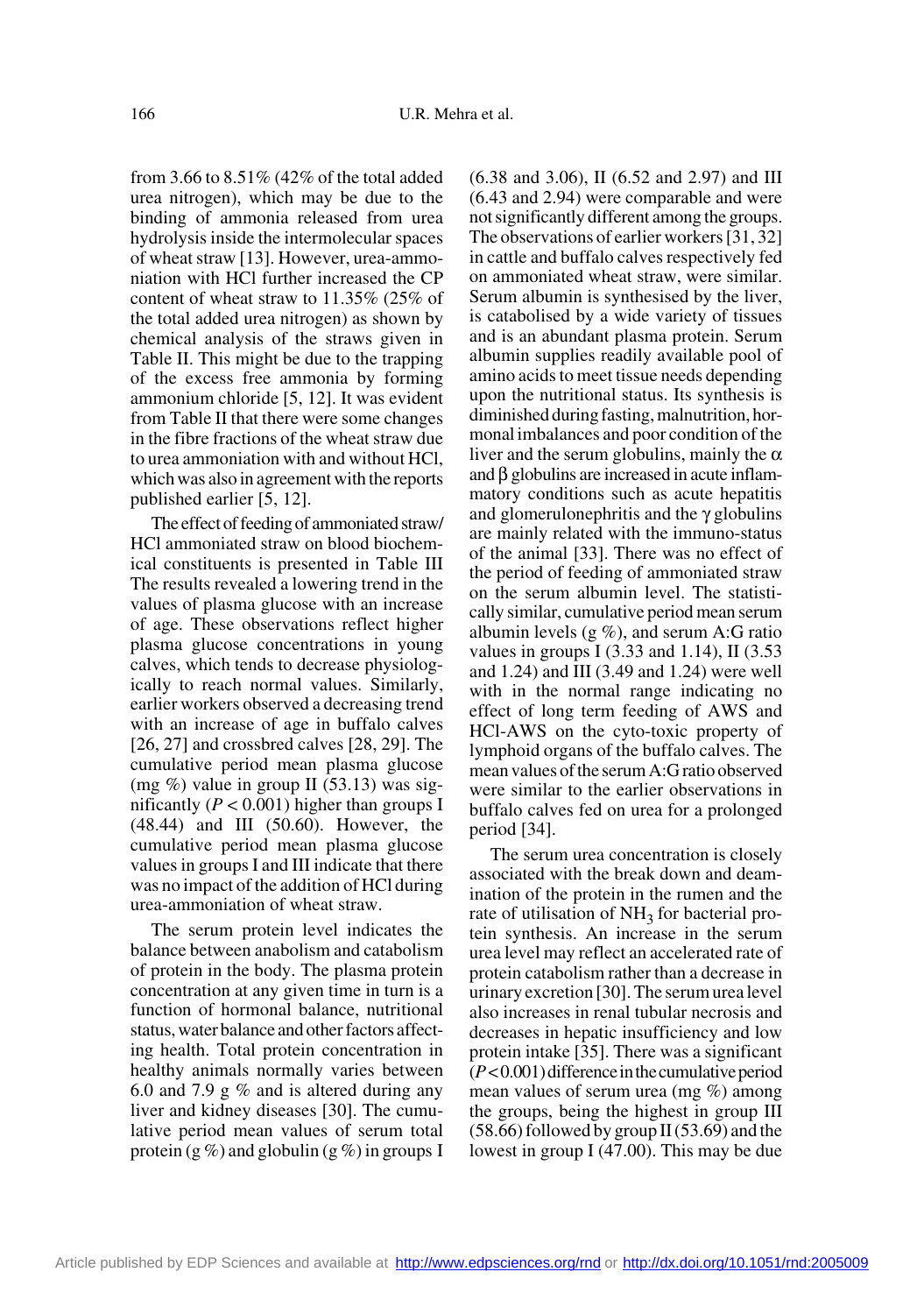| Attributes                                                                                                    | Group    |        |                                                                                                                                                                                                                                                                                                 | Periods (month post feeding) |               |        |                 | <b>NBS</b>                                 | Mean                                                                                  | <b>NES</b>        |        | Interaction |
|---------------------------------------------------------------------------------------------------------------|----------|--------|-------------------------------------------------------------------------------------------------------------------------------------------------------------------------------------------------------------------------------------------------------------------------------------------------|------------------------------|---------------|--------|-----------------|--------------------------------------------|---------------------------------------------------------------------------------------|-------------------|--------|-------------|
|                                                                                                               |          |        | $+$ $\frac{1}{2}$ and $\frac{1}{2}$ and $\frac{1}{2}$ and $\frac{1}{2}$ and $\frac{1}{2}$ and $\frac{1}{2}$ and $\frac{1}{2}$ and $\frac{1}{2}$ and $\frac{1}{2}$ and $\frac{1}{2}$ and $\frac{1}{2}$ and $\frac{1}{2}$ and $\frac{1}{2}$ and $\frac{1}{2}$ and $\frac{1}{2}$ and $\frac{1}{2}$ |                              |               | $12\,$ | $\overline{14}$ |                                            |                                                                                       | Group             | Period |             |
|                                                                                                               |          |        |                                                                                                                                                                                                                                                                                                 |                              | $\frac{1}{3}$ |        |                 | $\frac{133}{132}$                          | 48.44*<br>53.13°<br>50.60°<br>50.72                                                   | 3.73              | 1.36   | <b>SN</b>   |
| Plasma glucose (mg %)                                                                                         |          |        |                                                                                                                                                                                                                                                                                                 |                              |               |        |                 |                                            |                                                                                       |                   |        |             |
|                                                                                                               |          |        |                                                                                                                                                                                                                                                                                                 |                              |               |        |                 |                                            |                                                                                       |                   |        |             |
| $\begin{array}{ll}\text{Mean}^{***}\\ \text{SEM}\end{array}$                                                  |          |        |                                                                                                                                                                                                                                                                                                 |                              |               |        |                 |                                            |                                                                                       |                   |        |             |
|                                                                                                               |          |        |                                                                                                                                                                                                                                                                                                 |                              |               |        |                 |                                            |                                                                                       |                   |        |             |
|                                                                                                               |          |        |                                                                                                                                                                                                                                                                                                 |                              |               |        |                 |                                            |                                                                                       | 0.18              | 0.13   | SN          |
| Serum protein $(g \%)$                                                                                        |          |        |                                                                                                                                                                                                                                                                                                 |                              |               |        |                 | 16<br>0.12<br>0.0                          |                                                                                       |                   |        |             |
|                                                                                                               |          |        |                                                                                                                                                                                                                                                                                                 |                              |               |        |                 |                                            |                                                                                       |                   |        |             |
| Mean***                                                                                                       |          |        |                                                                                                                                                                                                                                                                                                 |                              |               |        |                 |                                            | 38545<br>6595                                                                         |                   |        |             |
| <b>SEM</b>                                                                                                    |          |        |                                                                                                                                                                                                                                                                                                 |                              |               |        |                 |                                            |                                                                                       |                   |        |             |
|                                                                                                               |          |        |                                                                                                                                                                                                                                                                                                 |                              |               |        |                 |                                            |                                                                                       | $\overline{0.21}$ | 0.14   | SN          |
| Serum globulin (g %)                                                                                          |          |        |                                                                                                                                                                                                                                                                                                 |                              |               |        |                 | 17<br>0.17<br>0.21                         | 8538.<br>3538.                                                                        |                   |        |             |
|                                                                                                               |          |        |                                                                                                                                                                                                                                                                                                 |                              |               |        |                 |                                            |                                                                                       |                   |        |             |
| Mean***                                                                                                       |          |        |                                                                                                                                                                                                                                                                                                 |                              |               |        |                 |                                            |                                                                                       |                   |        |             |
| <b>SEM</b>                                                                                                    |          |        |                                                                                                                                                                                                                                                                                                 |                              |               |        |                 |                                            |                                                                                       |                   |        |             |
|                                                                                                               |          |        |                                                                                                                                                                                                                                                                                                 |                              |               |        |                 |                                            |                                                                                       | 0.21              | 0.09   | SN          |
| Serum albumin $(g \%)$                                                                                        |          |        |                                                                                                                                                                                                                                                                                                 |                              |               |        |                 | $\begin{array}{c} 211 \\ 0.11 \end{array}$ | 3334<br>3345                                                                          |                   |        |             |
|                                                                                                               |          |        |                                                                                                                                                                                                                                                                                                 |                              |               |        |                 |                                            |                                                                                       |                   |        |             |
| $Mean***$                                                                                                     |          |        |                                                                                                                                                                                                                                                                                                 |                              |               |        |                 |                                            |                                                                                       |                   |        |             |
| <b>NBS</b>                                                                                                    |          |        |                                                                                                                                                                                                                                                                                                 |                              |               |        |                 |                                            |                                                                                       |                   |        |             |
|                                                                                                               |          |        |                                                                                                                                                                                                                                                                                                 |                              |               |        |                 |                                            |                                                                                       | 01.6              | 0.09   | SN          |
| Serum A:G ratio                                                                                               |          |        |                                                                                                                                                                                                                                                                                                 |                              |               |        |                 | 1131<br>0012                               | $\frac{1}{4}$ $\frac{3}{4}$ $\frac{3}{4}$ $\frac{3}{4}$                               |                   |        |             |
|                                                                                                               |          |        |                                                                                                                                                                                                                                                                                                 |                              |               |        |                 |                                            |                                                                                       |                   |        |             |
| $Mean***$                                                                                                     |          |        |                                                                                                                                                                                                                                                                                                 |                              |               |        |                 |                                            |                                                                                       |                   |        |             |
| <b>NES</b>                                                                                                    |          |        |                                                                                                                                                                                                                                                                                                 |                              |               |        |                 |                                            |                                                                                       |                   |        |             |
|                                                                                                               |          |        |                                                                                                                                                                                                                                                                                                 |                              |               |        |                 |                                            |                                                                                       | 6.89              | 2.92   | SN          |
| Serum urea (mg $%$ )                                                                                          |          |        |                                                                                                                                                                                                                                                                                                 |                              |               |        |                 | 33<br>133                                  | 47.0***<br>53.69y<br>58.66 <sup>z</sup>                                               |                   |        |             |
|                                                                                                               |          |        |                                                                                                                                                                                                                                                                                                 |                              |               |        |                 |                                            |                                                                                       |                   |        |             |
| Mean***                                                                                                       |          |        |                                                                                                                                                                                                                                                                                                 |                              |               |        |                 |                                            |                                                                                       |                   |        |             |
| <b>NES</b>                                                                                                    |          |        |                                                                                                                                                                                                                                                                                                 |                              |               |        |                 |                                            |                                                                                       |                   |        |             |
|                                                                                                               |          |        |                                                                                                                                                                                                                                                                                                 |                              |               |        |                 | $0.11$<br>$0.11$                           | $\begin{array}{c} 1.81\text{y} * \\ 2.18\text{y} \\ 2.24\text{y} \\ 2.08 \end{array}$ | 0.90              | 0.12   | ΧŊ.         |
| Serum creatinine (mg $%$ )                                                                                    |          |        |                                                                                                                                                                                                                                                                                                 |                              |               |        |                 |                                            |                                                                                       |                   |        |             |
|                                                                                                               | 日        |        |                                                                                                                                                                                                                                                                                                 |                              |               |        |                 |                                            |                                                                                       |                   |        |             |
| $Mean**$                                                                                                      |          |        |                                                                                                                                                                                                                                                                                                 |                              |               |        |                 |                                            |                                                                                       |                   |        |             |
| <b>NER</b>                                                                                                    |          |        |                                                                                                                                                                                                                                                                                                 |                              |               |        |                 |                                            |                                                                                       |                   |        |             |
| x,y,z Means with different superscripts in a column differ significantly.<br>NS: non significant; $* P < 0$ . | $05, **$ | < 0.01 | < 0.001; abc.d.e means with different superscripts in a row differ significantly.                                                                                                                                                                                                               |                              |               |        |                 |                                            |                                                                                       |                   |        |             |

## Effect of ammoniation on blood biochemical parameters in buffaloes 167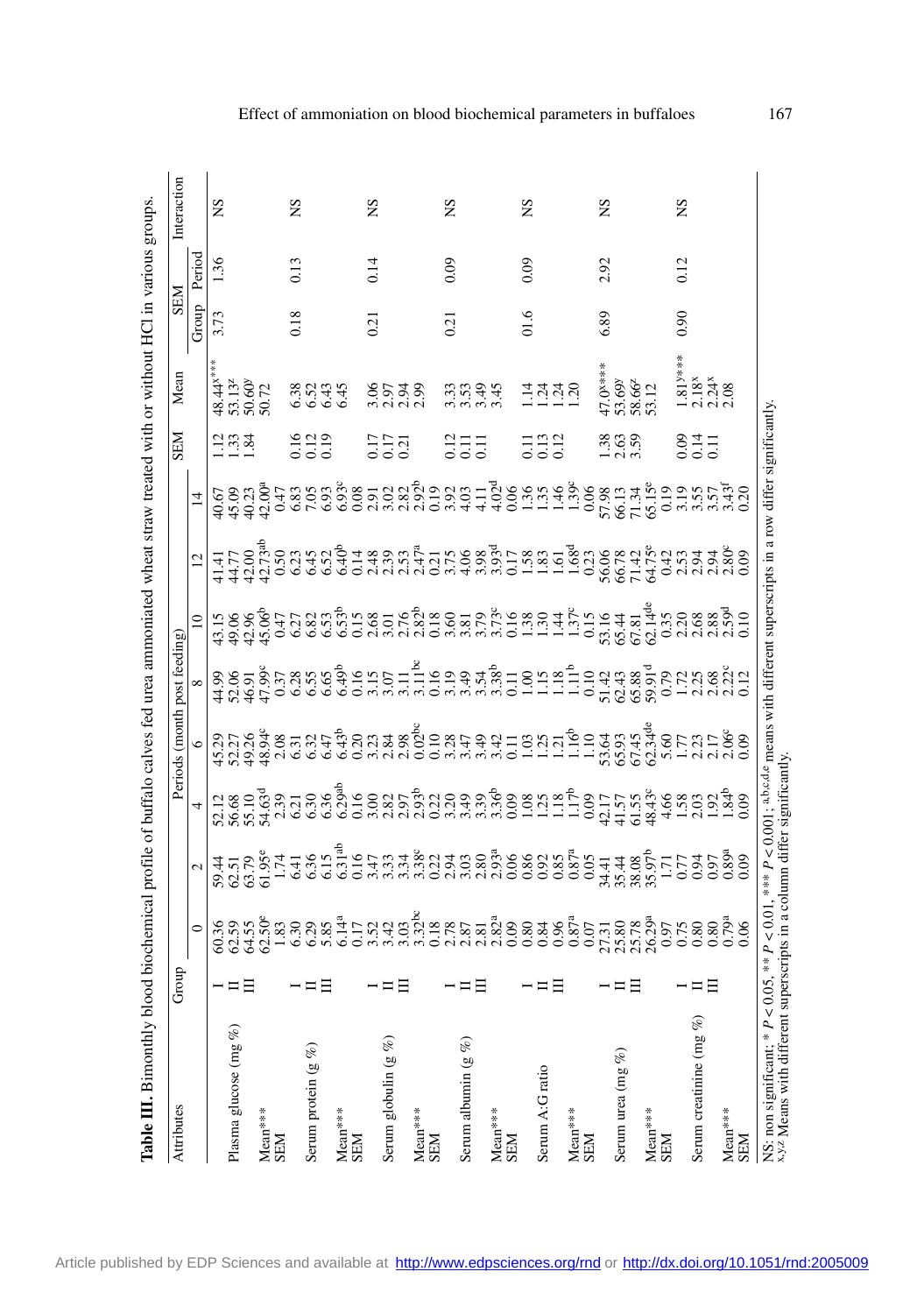to the higher amount of non-protein nitrogen of AWS and HCl-AWS, in groups II and III, respectively. There was a significantly  $(P < 0.001)$  increasing trend in mean serum urea values in all three groups. A similar trend was also noticed earlier [31]. High blood urea levels have also been reported earlier on the supplementation of the basal diet of buffaloes with NPN compounds [36, 37]. The mean values of serum urea found in this experiment were parallel to the values obtained earlier in buffalo calves fed on ammoniated straw [32]. An increase in the serum creatinine levels is generally seen in degenerative muscle diseases [38]. The quantity of creatinine formed each day depends upon the creatine content of the body, which in turn depends upon the dietary intake, inhibiting the endogenous synthesis rate and the muscle mass [39]. Also, elevated creatinine levels in the serum/ plasma are usually associated with various renal diseases. Creatinine is formed during the metabolism of creatine in the muscle and its increased concentrations in the serum is the indicator of a decreased glomerular filtration rate. The cumulative period mean serum creatinine (mg %) values in groups II (2.18) and III (2.24) were comparable and were significantly  $(P < 0.001)$  higher than those of group  $I(1.81)$ . This may be attributed to the renal and muscular damages in animals in groups II and III in comparison to group I. However, the mean values of serum creatinine found in this experiment were within the normal range of 1.0 to 2.7 mg  $\%$ , reported for the domestic animals [30].

Blood serum enzyme activities in different groups at different intervals of time are presented in Table IV. Among various tissues and organs, higher ALP activities occur in the kidneys and intestines, while there are moderate in the liver, lungs, bone, placenta and leukocytes [40]. However, the use of ALP as a diagnostic tool for detecting tissue damage is limited, especially in young growing animals, where bone can be a very significant source of ALP [41]. ALP plays an important role in the regulation of cell division and growth [42] and its activities reach higher levels in the serum of growing animals. Our result revealed that although the serum alkaline phosphatase values were within the normal range, there was a gradual increasing trend in the mean values of serum alkaline phosphatase (ALP), with an increase of age, which could be attributed to the effect of their normal physiological growth. There was a significant (*P* < 0.001) difference in cumulative period mean values of serum ALP activity (KA units), being the highest in group II (28.09), than groups I  $(26.53)$  and III  $(26.31)$ , indicating no adverse effect of the addition of HCl during ureaammoniation on the activity of serum ALP. On the contrary to this, they [34] did not find any change in serum ALP activity in buffalo bulls fed on urea for a prolonged period. Serum GOT and GPT are both cytoplasmic and mitochondrial enzymes and are distributed in all body tissues, being released by even mild degenerative changes that increase the membrane permeability [41]. However, the highest activities are in the liver, heart, skeletal muscle and erythrocyte. A rise in SGOT activities occurs in acute and occasionally in chronic liver disorders in cattle, but remarkably higher values have been recorded in muscle damage [43]. On the contrary, SGPT is present in very high amounts in the liver and kidney with smaller amounts in the skeletal muscle and heart. Its intracellular location is predominantly cytosolic. Also, trace amounts are present in the pancreas, spleen and lungs. SGPT rises sooner, faster and higher than SGOT in hepatocellular disorders [44]. The transaminase activity is reported to vary with age, productive function and day of collection [30]. Serum GOT and GPT values were also found to be within the normal range, although the cumulative period mean values of SGOT and SGPT in groups II (102.15 and 22.19) and III (103.95 and 23.41) were found to be significantly  $(P <$ 0.001) higher than that of group I (94.96 and 20.40), which may be due to some adverse effect of long term feeding of ammoniated and HCl treated ammoniated wheat straw. This could be attributed to the chances of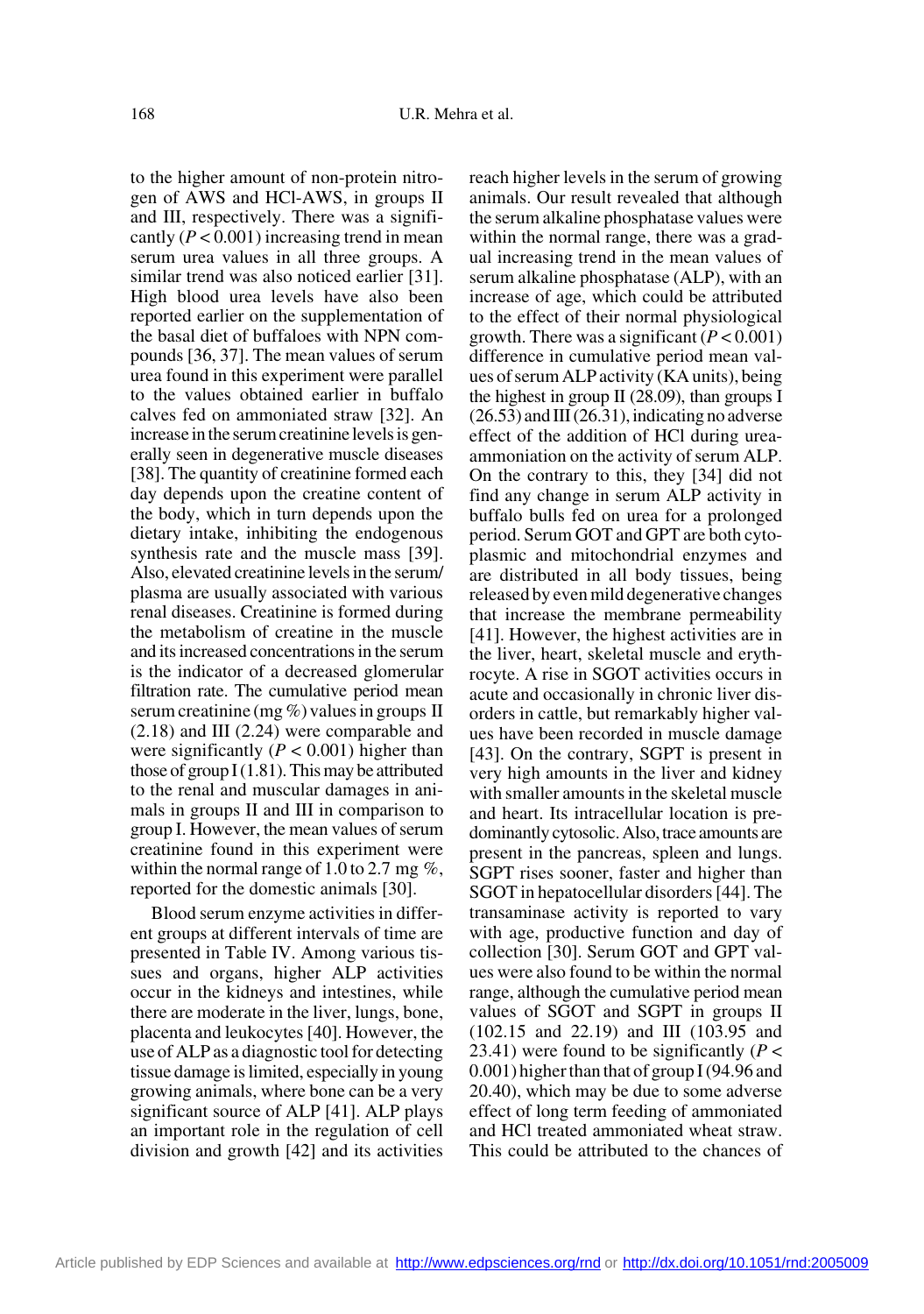| 27.23bc<br>99.30 <sup>c</sup><br>95.86<br>27/15<br>101.30<br>100.74<br>28.22<br>2.85<br>26.31<br>4<br>24.70ab<br>93.72b<br>25.06<br>89.96<br>92.85<br>2.66<br>93.72<br>24.22<br>29.81<br>$\mathcal{L}$<br>$21.58^{a}$<br>88.11 <sup>a</sup><br>3.06<br>22.70<br>19.79<br>89.90<br>22.24<br>86.03<br>88.41<br>○<br>目<br>$SGOT$ (units $mL^{-1}$ )<br>Serum alkaline<br>phosphatase<br>(KA units)<br>$Mean***$<br>$Mean***$<br><b>NEN</b> | $28.49$ bc<br>30.49<br>27.88<br>27.12<br>$\circ$ | $^{\circ}$          |                                         |                |                |      | Period                |       | <b>NES</b> | Interaction |
|-----------------------------------------------------------------------------------------------------------------------------------------------------------------------------------------------------------------------------------------------------------------------------------------------------------------------------------------------------------------------------------------------------------------------------------------|--------------------------------------------------|---------------------|-----------------------------------------|----------------|----------------|------|-----------------------|-------|------------|-------------|
|                                                                                                                                                                                                                                                                                                                                                                                                                                         |                                                  |                     | $\approx$                               | $\overline{c}$ | $\overline{4}$ |      | mean                  | Group | Period     |             |
|                                                                                                                                                                                                                                                                                                                                                                                                                                         |                                                  | 26.51               | 27.91                                   | 28.40          | 29.53          | 2.09 | $26.53$ <sup>**</sup> | 2.21  | 1.56       | SN          |
|                                                                                                                                                                                                                                                                                                                                                                                                                                         |                                                  | 28.50               | 29.27                                   | 29.55          | 30.96          | 1.82 | 28.09 <sup>x</sup>    |       |            |             |
|                                                                                                                                                                                                                                                                                                                                                                                                                                         |                                                  | 26.53               | 27.04                                   | 27.80          | 29.51          | 2.30 | 26.31                 |       |            |             |
|                                                                                                                                                                                                                                                                                                                                                                                                                                         |                                                  | 27.18bc             | 28.06bc                                 | 28.58°         | 30.00°         |      | 26.98                 |       |            |             |
|                                                                                                                                                                                                                                                                                                                                                                                                                                         | 3.14                                             | 0.20                | 0.27                                    | 0.19           | 0.19           |      |                       |       |            |             |
|                                                                                                                                                                                                                                                                                                                                                                                                                                         | 94.99                                            | 95.10               | 97.00                                   | 99.93          | 100.76         | 1.67 | 94.96 <sup>x***</sup> | 0.95  | 1.09       | SN          |
|                                                                                                                                                                                                                                                                                                                                                                                                                                         | 101.61                                           | 104.88              | 107.17                                  | 108.81         | 112.20         | 2.20 | 102.15                |       |            |             |
|                                                                                                                                                                                                                                                                                                                                                                                                                                         | 102.23                                           | 107.71              | 108.74                                  | 113/74         | 114/81         | 1.49 | 103.95y               |       |            |             |
|                                                                                                                                                                                                                                                                                                                                                                                                                                         | 99.61°                                           | 102.56 <sup>d</sup> | 104.30 <sup>d</sup> 107.49 <sup>c</sup> |                | $109.25^e$     |      | 100.35                |       |            |             |
| 1.68<br>2.01<br>1.96<br><b>NES</b>                                                                                                                                                                                                                                                                                                                                                                                                      | 2.05                                             | 2.15                | 1.68                                    | 1.59           | 1.67           |      |                       |       |            |             |
| 19.45<br>18.57<br>18.06                                                                                                                                                                                                                                                                                                                                                                                                                 | 19.93                                            | 19.95               | 20.87                                   | 22.03          | 24.44          | 0.43 | 20.4 ****             | 0.23  | 0.29       | SN          |
| 21.23<br>18.57<br>18.01<br>$S$ GPT (units $\cdot$ mL <sup>-1</sup> )                                                                                                                                                                                                                                                                                                                                                                    | 21.91                                            | 22.15               | 23.60                                   | 24.77          | 27.25          | 0.42 | 22.19 <sup>y</sup>    |       |            |             |
| 21.55<br>18.51<br>17.93                                                                                                                                                                                                                                                                                                                                                                                                                 | 22.04                                            | 24.00               | 26.30                                   | 28.33          | 28.57          | 0.50 | $23.41$ <sup>y</sup>  |       |            |             |
| 21.55 <sup>b</sup><br>18.51 <sup>a</sup><br>17.93 <sup>a</sup><br>$Mean***$                                                                                                                                                                                                                                                                                                                                                             | 22.04 <sup>b</sup>                               | 22.06 <sup>b</sup>  | 23.59b                                  | 25.04°         | 26.75c         |      | 22.00                 |       |            |             |
| 0.38<br>0.46<br>0.46<br><b>NES</b>                                                                                                                                                                                                                                                                                                                                                                                                      | 0.34                                             | 0.37                | 0.55                                    | 0.50           | 0.51           |      |                       |       |            |             |

Effect of ammoniation on blood biochemical parameters in buffaloes 169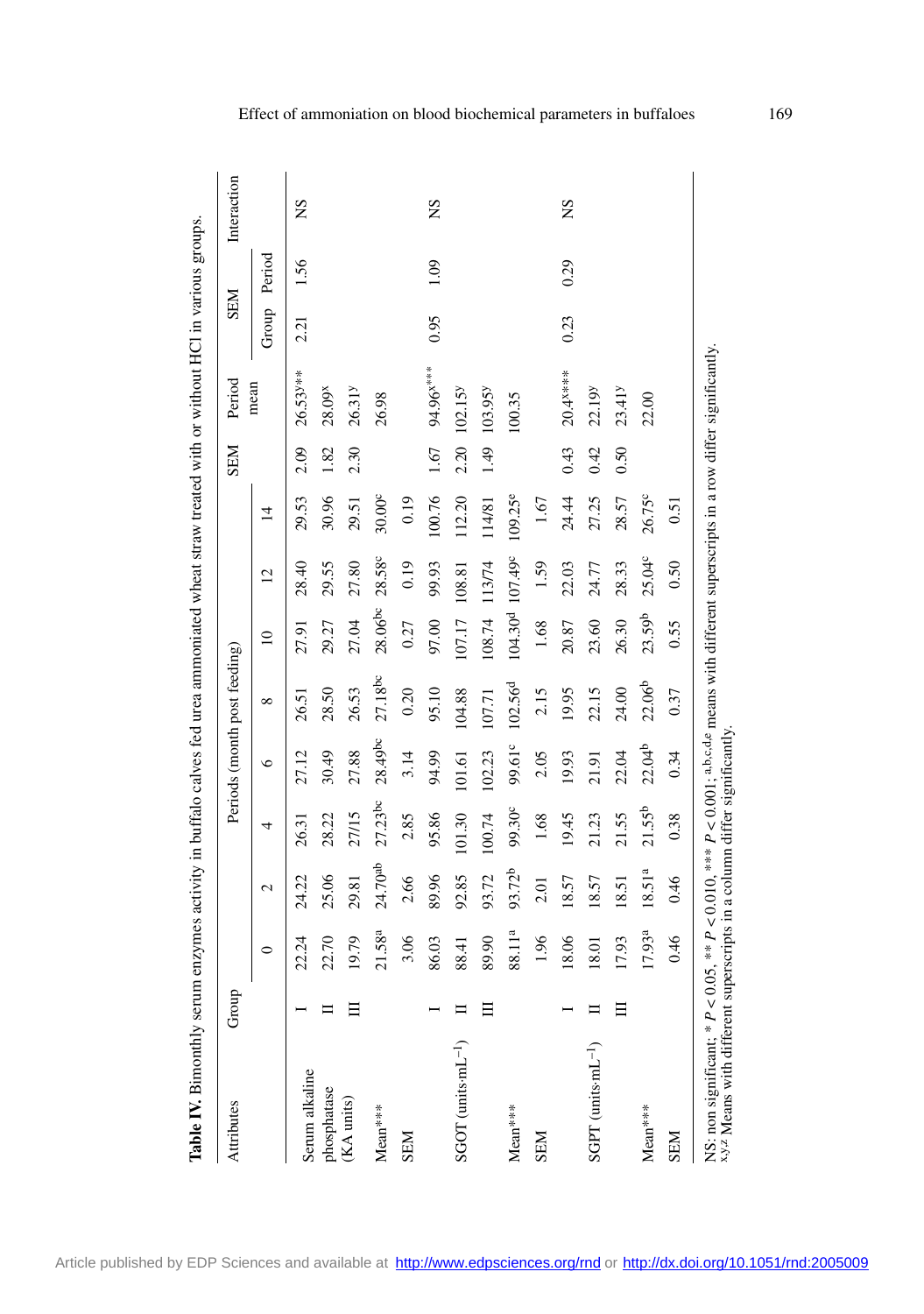| Attributes                                                                                                  | Group |                   |                    |                   |           | Periods (month post feeding) |                   |                |                | <b>NEN</b> | Period                                                                                                         | <b>NES</b> |        | Interaction |
|-------------------------------------------------------------------------------------------------------------|-------|-------------------|--------------------|-------------------|-----------|------------------------------|-------------------|----------------|----------------|------------|----------------------------------------------------------------------------------------------------------------|------------|--------|-------------|
|                                                                                                             |       |                   | 2                  | 4                 | ७         | ${}^{\circ}$                 | $\Xi$             | $\overline{c}$ | $\overline{1}$ |            | mean                                                                                                           | Group      | Period |             |
|                                                                                                             |       | 0.85              | $\Xi$              | Ξ                 | 40        | $\overline{29}$              | 1.20              | 1.45           | 1.61           | 02.0       | 1.23                                                                                                           | 0.20       | 1.03   | ΧŠ          |
| $(ng \cdot mL^{-1})$                                                                                        |       | 0.94              | 1.14               | 114               | 1.76      | 1.57                         | 1.31              | 143            | 1.56           | 0.18       | 1.36                                                                                                           |            |        |             |
|                                                                                                             |       | 1.01              | 1.16               | 1.16              | 1.50      | 1.57                         | 1.69              | 1.80           | 2.20           | 0.08       | 1.51                                                                                                           |            |        |             |
| Mean***                                                                                                     |       | 0.93 <sup>a</sup> | 1.10 <sup>a</sup>  | 1.10 <sup>a</sup> | $1.55$ bc | 1.48 <sup>b</sup>            | 1.40 <sup>b</sup> | 1.56bc         | 1.79c          |            | 136                                                                                                            |            |        |             |
| <b>NES</b>                                                                                                  |       | 0.10              | 0.13               | 0.13              | 0.09      | 0.13                         | 0.19              | 0.24           | 0.20           |            |                                                                                                                |            |        |             |
|                                                                                                             |       | 18.07             | 20.79              | 22.11             | 23.28     | 19.57                        | 20.75             | 21.14          | 21.48          |            | 1.57 20.89 ***                                                                                                 | 1.46       | 1.03   | SN          |
| $(ng \cdot mL^{-1})$                                                                                        |       | 17.72             | 20.10              | 21.28             | 23.44     | 23.05                        | 22.20             | 20.50          | 23.03          |            | $1.01$ 21.41 <sup>x</sup>                                                                                      |            |        |             |
|                                                                                                             |       | 18.36             | 19.74              | 22.45             | 23.86     | 22.38                        | 28.68             | 23.51          | 22.93          | 0.96       | 22.74                                                                                                          |            |        |             |
| Mean***                                                                                                     |       | $18.05^{a}$       | 20.21 <sup>b</sup> | 21.95bc 23.53c    |           | $21.67$ <sup>bc</sup>        | 23.88c            | $21.72$ bc     | $22.48$ bc     |            | 21.68                                                                                                          |            |        |             |
| <b>NEN</b>                                                                                                  |       | 0.90              | 0.74               | 0.90              | 0.92      | 1.50                         | 1.92              | 1.52           | 1.47           |            |                                                                                                                |            |        |             |
| x,y,z Means with different superscripts in a column differ significantly.<br>NS: non significant; $* P < 0$ |       |                   |                    |                   |           |                              |                   |                |                |            | 0.05, ** $P < 0.01$ , *** $P < 0.001$ ; a,b,c means with different superscripts in a row differ significantly. |            |        |             |

## 170 U.R. Mehra et al.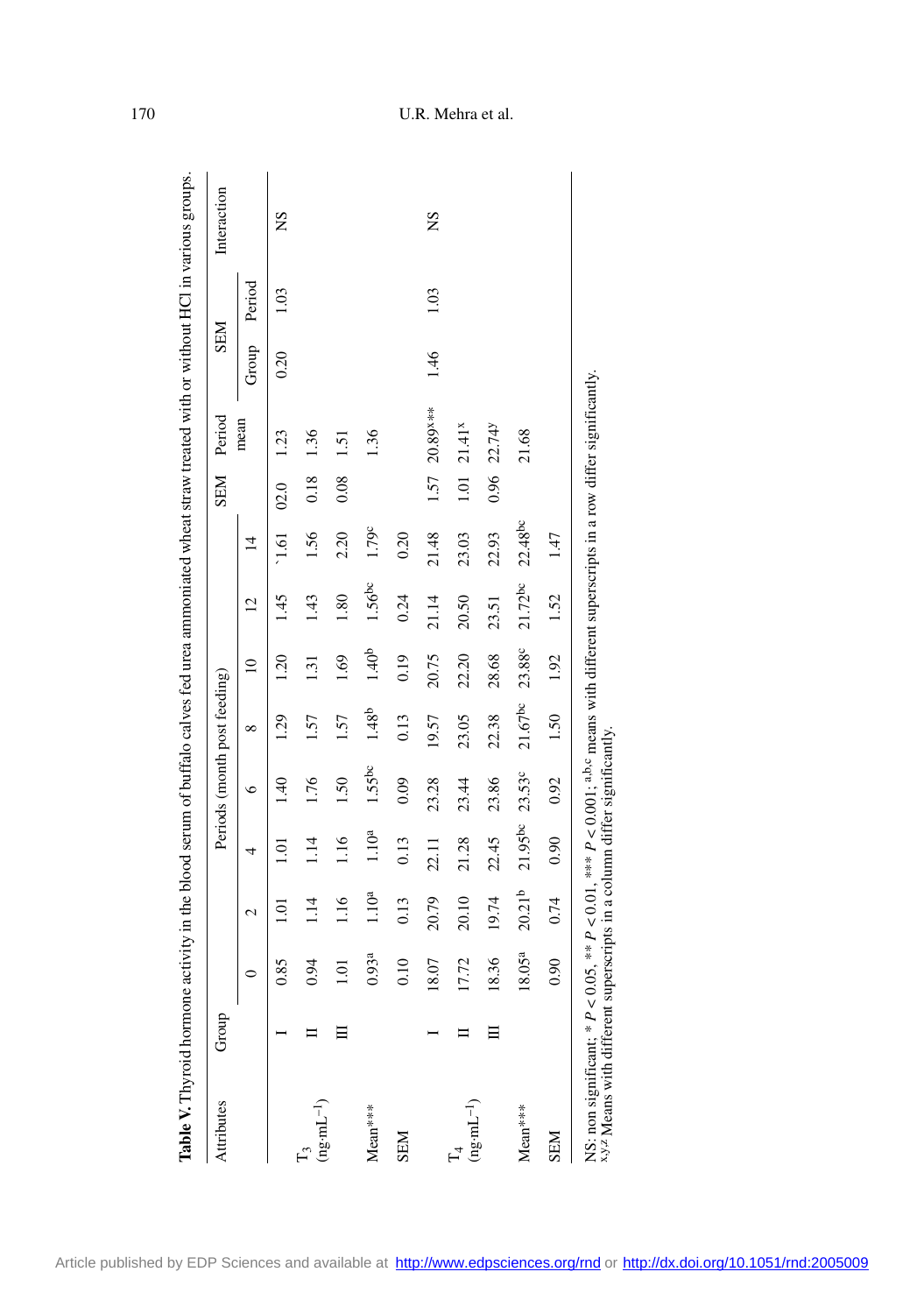some pathological alterations in some vital organs of buffalo calves of groups II and III. The thyroid hormones have been shown to control many physiological functions including cellular metabolism [45]. It is well known that  $T_3$  is physiologically more active than  $T_4$ , and provides a better indication of the metabolic status of the animal [46]. Thus the serum  $T_3$  and  $T_4$  concentrations seem to be significantly related to the growth and age of the animal. The mean values of serum  $T_3$ and  $T_4$  found in this experiment were within the normal physiological range (Tab. V). The cumulative period mean serum  $T_3$  $(ng\cdot mL^{-1})$  values were similar in all three groups. However, the values of  $T_4$  (ng·mL<sup>-1</sup>) were significantly  $(P < 0.01)$  higher in group III (22.74) as compared to groups I  $(20.89)$  and II  $(21.41)$ . This indicated a higher basal metabolic rate in group III as compared to groups I and II. The effects of thyroid hormones are increasing the basal metabolic rate, making more glucose available to meet the elevated metabolic demands by increasing glycolysis, gluconeogenesis and glucose absorption from the intestine, stimulating new protein synthesis, increasing lipid metabolism and conversion of cholesterol into bile acids and other substances, activation of lipoprotein lipase and increasing the sensitivity of adipose tissue to lipolysis by other hormones, stimulating the heart rate, cardiac output and blood flow and increasing neural transmission, cerebration and neuronal development in young animals [47].

#### **4. CONCLUSION**

The mean values of all the blood parameters varied between the groups but they were with in the normal physiological range in all of the groups. Therefore, it may be concluded that long term feeding of ammoniated wheat straw treated with and without HCl to growing male buffalo calves does not have any adverse effect on blood biochemical parameters in growing male buffalo calves.

#### **REFERENCES**

- [1] McAllan AB. Optimizing the use of poor quality forage feed resources for ruminant production, supplementation with bypass nutrients. In: Isotope and Related Techniques in Animal Production and Health, Proc of a symposium jointly organized by IAEA and FAO, Vienna 1991, p 25–41.
- [2] Fahmy STM, Lee NH, Orskov ER. Degradation and utilization of straw. Effect of different supplements on the digestion of ammoniated straw. Anim Prod 1984, 38: 75–81.
- [3] Dass RS, Mehra UR, Singh UB, Bisht GS. Degradability of DM and fiber constituents of lignocellulosic residues treated with  $SO<sub>2</sub>$ (evolved from acidified sodium sulphite) and urea/ammonia. World Rev Anim Prod 1993, 28: 56–64.
- [4] Singh P, Kishan J. Effect of mode of urea supplementation on nutrient utilization from straw based diet by buffalo calves. Indian J Anim Sci 1994*,* 64: 163–166.
- [5] Nair VP, Verma AK, Dass RS, Mehra UR. Growth and nutrient utilization in buffalo calves fed urea-ammoniated wheat straw and hydrochloric acid plus urea treated wheat straw. Asian-Aus J Anim Sci 2002, 15: 682– 686.
- [6] Khan MJ, Scaife JR, Hovell FD. The effect of different sources of urease enzyme on the nutritive value of wheat straw treated with urea as a source of ammonia. Asian-Aus J Anim Sci 1999, 12: 1063–1069.
- [7] Dass RS, Mehra UR, Verma AK. Nitrogen fixation and in situ dry matter and fiber constituents disappearance of wheat straw treated with urea and boric acid in Murrah buffaloes. Asian-Aus J Anim Sci 2000, 11: 1133–1136.
- [8] Mandal AB, Sil B, Kamra DN, Pathak NN. An alternate technique of ammoniation by ensiling straw with urea to minimize loss of added nitrogen. J Appl Anim Res 1995, 11: 195–200.
- [9] Taiwo AA, Adebowate EA, Greenhalgh JFD, Akinsoyinu AO. Techniques for trapping ammonia. Anim Feed Sci Technol 1995, 56: 133–141.
- [10] Borhami BEA, Sundstol F, Garmo TH. Studies on ammonia treated straw. 2. Fixation of ammonia in treated straw by spraying with acids. Anim Feed Sci Technol 1982, 7: 53–59.
- [11] Mehra UR, Dass RS, Verma AK, Sahu DS. Effect of feeding urea and acetic acid treated wheat straw on the digestibility of nutrients in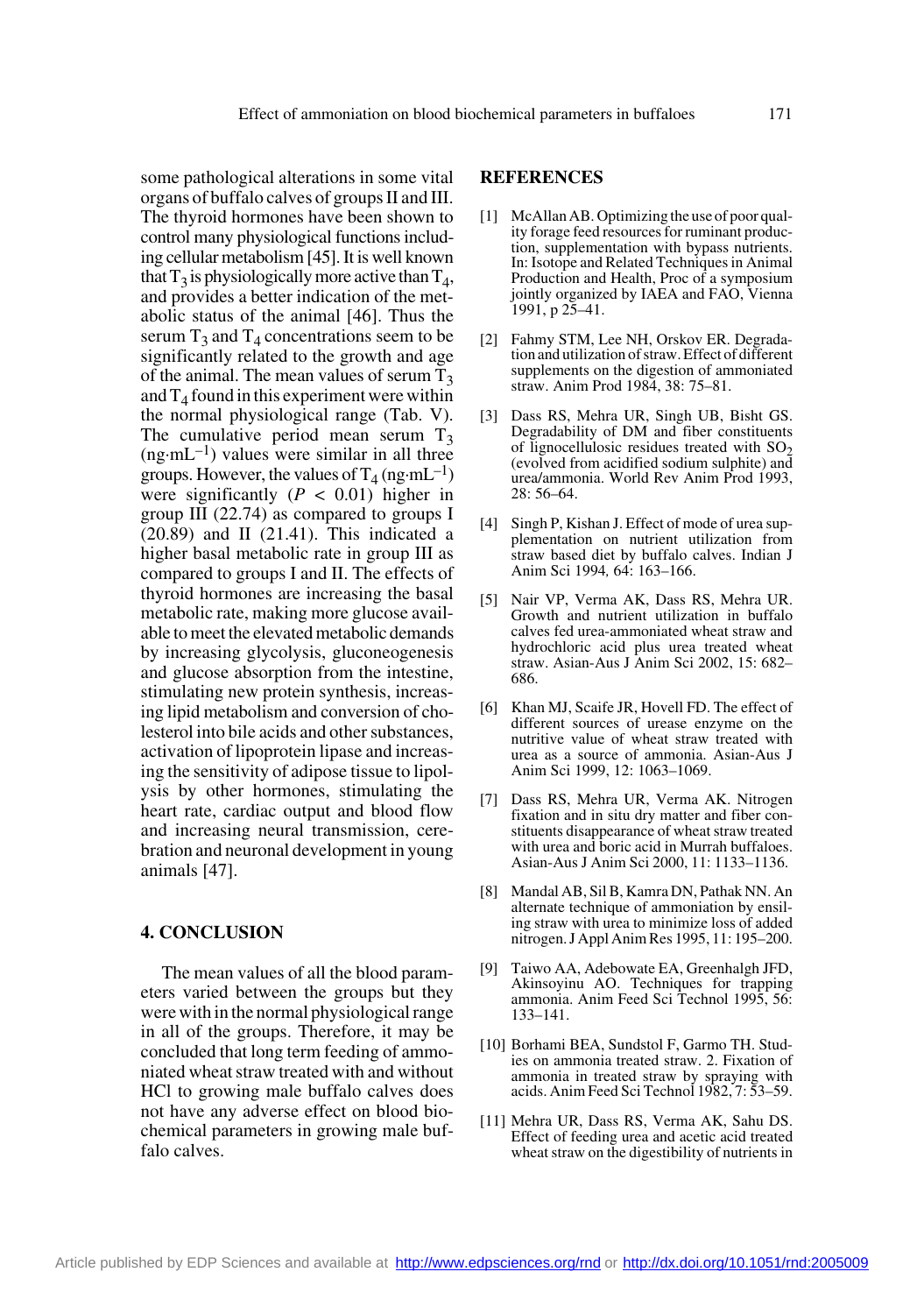adult male Murrah buffaloes (*Bubalus bubalis*). Asian-Aus J Anim Sci 2001, 14: 1690– 1695.

- [12] Dass RS, Verma AK, Mehra UR, Sahu DS. Nutrient utilization and rumen fermentation pattern in Murrah buffaloes (*Bubalus bubalis*) fed urea and urea plus hydrochloric acid treated wheat straw. Asian-Aus J Anim Sci 2001, 14: 1542–1548.
- [13] Dass RS, Kishan J, Singh UB. Effect of feeding urea (ammonia) treated paddy straw on rumen metabolism in crossbred cattle. Indian J Nutr Diet 1984, 21: 342–249.
- [14] Kearl LC. Nutrient Requirements of Ruminants in Developing Countries. International Feed Stuffs Institute, Agriculture Experiment station, Utah State University, Logan, Utah, 1982, p 109–112.
- [15] AOAC. Official Methods of Analysis, 14th ed, Association of Official Analytical Chemists, Washington, DC, 1985.
- [16] Van Soest PJ, Robertson JB, Lewis BA. Methods of dietary fiber, neutral detergent fiber and non-starch polysaccharides in relation to animal nutrition. J Dairy Sci 1991, 74: 3583– 3587.
- [17] Fales FW. Glucose (enzymatic). In: Seligson D (Ed), Standard methods of clinical chemistry, Vol 4, Academic Press, London, 1963, p 101–112.
- [18] Dumas BT, Watson WA, Briggs HG. Albumin standards in the measurement of serum albumin with bromocresol green. Clin Chem Acta 1971, 31: 87–96.
- [19] Wybenga DR, Di Giorgio J, Pileggi VJ. Manual and automated methods for urea nitrogen measurment in whole serum. Clin Chem 1971, 17: 891.
- [20] Bonses RW, Tansskey HH. The colorimetric determination of creatinine by the Jaffe reaction. J Biol Chem 1945, 158: 581.
- [21] Kind PRM, King EJ. Estimation of serum alkaline phosphatase activity by colorimetric method. J Clin Pathol 1954, 7: 322.
- [22] Reitman S, Frankel S. A colorimetric method for the determination of serum glutamic oxaloacetic transaminase and serum glutamin pyruvic transaminase. Am J Clin Pathol 1957, 28: 56–63.
- [23] Bhandarkar SD, Pillai MRA. Radio-immunoassay: A Laboratory Manual, Bhabha Atomic Research Centre, Bombay, India, 1982.
- [24] Snedecor GW, Cochran WG. Statistical methods, 7th ed, The Iowa State Univ Press, Ames, Iowa, USA, 1980.
- [25] Steel RGD, Torrie JH. Principles and Procedures of Statistics: A Biometrical Approach, 2nd ed, McGraw Hill, New York, 1980, p 633.
- [26] Puri JP, Nangia OP, Garg SL, Punia JS, Narendra Singh. Early development of rumen function in buffalo calves, nitrogen metabolism and blood metabolites as influenced by age and diet. Indian J Anim Sci 1983, 53: 880– 883.
- [27] Helal FIS, Ashry EIMA, Soliman HS, Aly HM. Newly born buffalo calves receiving milk replacers containing different sources and levels of energy density. Incorporating high levels of homogenized margarine in local milk replacers for rearing young buffalo calves. In: Proc VII Scientific Conf on Anim Nutr 1999, 2: 459–471.
- [28] Pattanaik AK. Effect of synchronization of degradable protein and starch on the performance of crossbred calves. PhD thesis, Deemed Univ, IVRI, Izatnagar, India, 1997.
- [29] Sikka P, Sethi RK, Tomar AKS, Chopra SC. Blood metabolites level in relation to age and live weight in young buffalo calves. Asian-Aus J Anim Sci 1994, 7: 201–205.
- [30] Kaneko JJ. Clinical biochemistry of domestic animals. Academic Press Inc, Orlando, Florida, 1980.
- [31] Giri SS, Dass RS. Effect of feeding formaldehyde treated mustard cake on blood metabolites in buffalo calves fed on ammoniated straw. Indian J Dairy Sci 1993, 46: 505–509.
- [32] Tiwari CM, Chandramoni AS, Jadhao SB, Gowda SK, Khan MY. Studies on blood biochemical constituents and rumen fermentation in growing buffalo calves fed ammoniated straw based rations, supplemented with different protein sources. Anim Feed Sci Technol 2001, 89: 119–130.
- [33] Jain NC. Schalm's veterinary haematology, 4th ed, Lea and Febiger, Philadelphia, USA, 1986.
- [34] Ahuja SP, Saini R, Bhatia IS. Effect of prolonged feeding of urea to buffalo bulls (*Bubalus bubalis)* on their hepatic functions. Zentralblatt-for-veterinar medizin, A 1977, 24: 320–323.
- [35] Kaysen GA, Pond SM, Roger MH. Combined hepatic and renal injury in alcohols during therapeutic use of acetaminophen. Arch Int Med 1985, 14: 2019–2023.